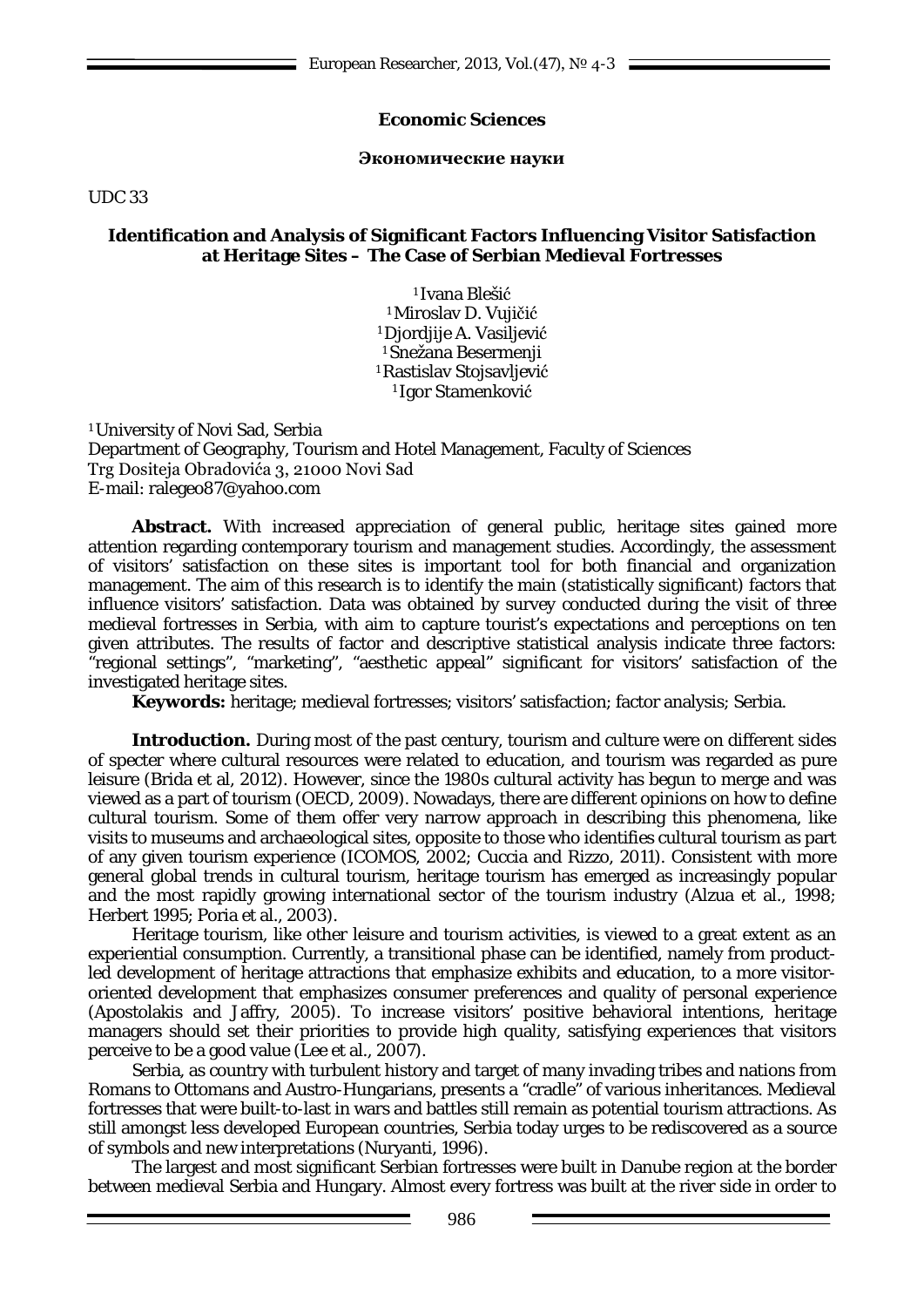aggravate every form of besiegement. In the second half of XIV century the danger of the Turks from south were raising and Serbs started to build towns south from this region Most towns were built in the Western Morava valley, and most important of these was Lazar's Town.

The purpose of this study is to better understand tourists' satisfaction when visiting medieval fortresses, which should prove as a useful tool for heritage management, the tourism and political sector, the local economy, etc. The overall objective of the research project is to estimate the main (statistically significant) factors that influence visitors' satisfaction upon visit of three Serbian medieval towns (Golubac, Smederevo and Lazar's Town).

# **The concept of visitor's satisfaction and service quality – A brief overview**

In the context of "cultural tourism", the emotional aspects of activities also have a significant effect on consumers' evaluations of their experiences, and hence on their level of satisfaction (Jeong and Lee, 2006). When tourists visit an archaeological site, a museum, or a cathedral, they are not merely seeking the "product" itself, but the emotional (aesthetic), cognitive (educational), and social (identity) values associated with it (Bigné et al., 2008). Aforementioned concept could be further expanded by certain additional values that determine the level of satisfaction such as functional (location, accessibility, hotels and restaurants in closer vicinity etc.) or tourism and marketing values (visitor animation, advertising, etc.).

Number of authors in tourism literature came to same conclusion that tourist satisfaction and tourist's intention to return to same destination are under effect or rather determined by his/her assessment of the destination's different attributes. In this respect, many studies explore destination's performance by analyzing declared tourist satisfaction with different aspects of the destination (Alegre and Cladera, 2006; Baker and Crompton, 2000; Crompton and Love, 1995; Danaher and Arweiler, 1996; Kozak, 2002; Kozak and Rimmington, 1999; Murphy et al., 2000; Pizam and Ellis, 1999; Yoon and Uysal, 2005). In addition, research on destination loyalty shows that one of the most decisive factors in a further visit to a destination by tourists is their satisfaction with their previous visit (Alegre and Cladera, 2006; Appiah-Adu et al., 2000; Baker and Crompton, 2000; Bignie et al., 2001; Caneen, 2003; Kozak and Rimmington, 2000; Kozak, 2001, 2003; Yoon and Uysal, 2005). Research shows that the benefits of service quality lead to customer loyalty and attraction of new customers, positive word-of-mouth, employee satisfaction and commitment, enhanced corporate image, reduced costs, and increased business performance (Berry et al., 1989).

Satisfaction is viewed like perceived discrepancy between prior expectation and perceived performance after consumption – when performance differs from expectation, dissatisfaction occurs (Oliver, 1980). It can be defined as the degree to which one believes that an experience evokes positive feelings (Rust and Oliver, 1994). In tourism context, satisfaction can be defined as a synergy of pre-travel expectations and post-travel experiences. Simply said, when experiences compared to expectations result in feelings of gratification, the tourist is satisfied, and when they result in feelings of displeasure, the tourist is dissatisfied (Reisinger and Turner, 2003). Past studies have suggested that perceptions of service quality and value affect satisfaction, and satisfaction furthermore affect loyalty and post-behaviors (Anderson and Sullivan, 1993; Bignie et al., 2001; Chen, 2008; Chen and Tsai, 2007; Choi and Chu, 2001; Cronin and Taylor, 1992; De Rojas and Camarero, 2008; Fornell, 1992; Oliver, 1980; Petrick and Backman, 2002; Tarn, 2000). In that context, the satisfied tourists may want to revisit a destination, suggest it to others, or express favorable remarks regarding the destination. On the other hand, dissatisfied tourists may never return to the same destination and never recommend it to other tourists. Even worse, dissatisfied tourists may express negative comments about a destination and damage its market reputation (Reisinger and Turner, 2003).

Certain authors emphasize different element importance that influence the formation of visitors satisfaction, further they stress out the elements that refer to: *perceived quality of service or product* (Zeithaml, 1988; Cronin and Taylor, 1992; Shetty, 1993; Anderson et al., 1994; Anderson and Fornell, 2000; Caruana et al., 2003; Kotler and Keller, 2006); *Consumers value for money (*Zeithaml, 1988; Cronin and Taylor, 1992; Anderson et al., 1994; Anderson and Fornell, 2000); *price as the monetary expression of value* (Anderson et al., 1994; Kotler and Keller, 2006 ); *time spent in the search for product* (Wang and Lo, 2003; Kotler and Keller, 2006); *Current and previous experiences that affect customer satisfaction* (Anderson et al., 1994); *Customer expectations* (Shetty, 1993; Anderson et al., 1994; Anderson and Fornell, 2000; Kotler and Keller,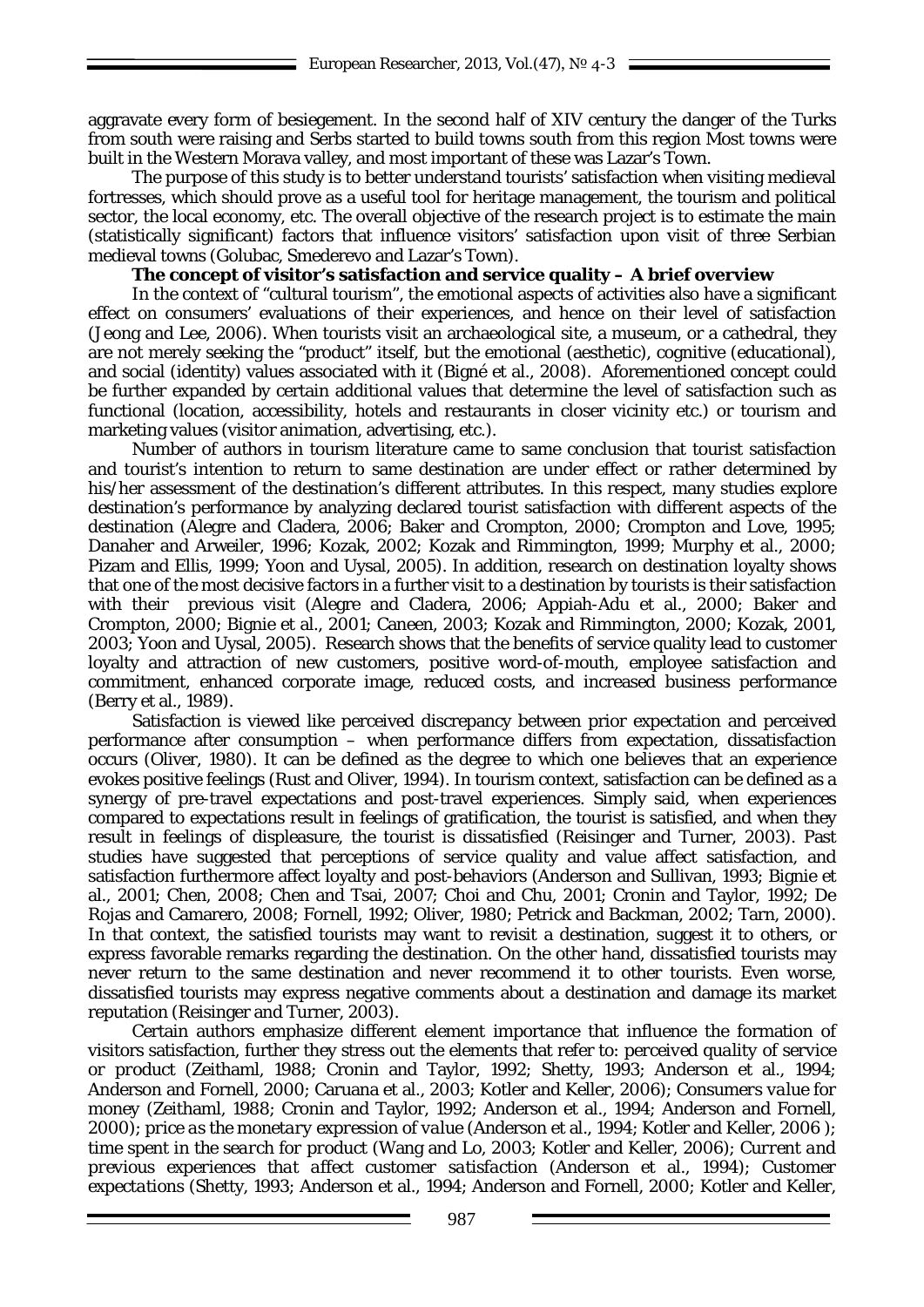2006); *Level of consumers involvement that directly reflect on level of his satisfaction* (Oliva and Oliver, 1995). Among previously mentioned variables, service quality, perceived value, and satisfaction have been identified as three major antecedents affecting tourists' behavioral intentions in past studies (Baker and Crompton, 2000; Petrick, 2004; Petrick and Backman, 2002).

From abundant tourism literature (references include in this paragraph) arouse question whether expectations should be included in measuring of service quality, which later lead to two opposite paradigms: 1) disconfirmation paradigm - concept based on the difference between consumers' expectations and perceptions of service and 2) perception paradigm – concept in which expectations are irrelevant (Mikulić, 2007), service quality of tourism product is equivalent to satisfaction, and expectations prior to service are not taken into account. Widely accepted approach in measuring service quality is SERVQUAL model, while SERVPERF model (Cronin and Taylor 1992; 1994) and EP (Evaluated Performance) model (Teas, 1993) are tools used in second paradigm for measuring service quality. The SERVPERF and EP model characterize modifications of SERVQUAL model which purpose was to enhance it and remove any given lacks (Blešić et al., 2010). After first results of SERVQUAL model (Parasuraman et al., 1985), authors continued to further develop model thru thorough research and paper publishing (Parasuraman et al., 1988., 1991a, 1991b, 1994, Zeithaml et al., 1985, 1988, 1990, 1993, 2006). An unmodified SERVQUAL model assumes that consumer satisfaction is measured as the difference (gap) between ideal provision and actual provision (Parasuraman et al., 1985).

#### **Methodology**

*Research setting*

The empirical study was conducted at the sites of medieval fortresses, two along the river Danube (Golubac and Smederevo), and one in central Serbia (Lazar's Town - Kruševac) (Figure 1). The number of Serbian medieval towns grew parallel with the strengthening of the medieval Serbian state. The ruins of 201 towns were found and located on the territory of old Serbia. Serbian medieval towns differed among themselves in the time of their formation and in the appearance. Towns consisted of several units. The most striking parts were Upper Town and Lower Town which can be seen on the examples of Smederevo, Golubac. The Upper Towns were smaller but rather strongly built. They had more defense towers which provided ruler with a shelter during the war times. Towns in earlier periods were not split into different parts but had Donjon towers which represented the residence and the main shelter for a ruler. Mentioned characteristics have great tourism appeal and represent pull factors for visitors. The most renowned Donjon tower is in Kruševac – Lazar's Town. These medieval fortresses represent "outdoor museums" with defensive walls, Donjon towers, inner chambers and vivid history that occurred within these walls. The current services and facilities in medieval fortresses include information office, guided tours and restrooms, which can be found only in Smederevo, while Lazar's Town and Golubac are totally neglected.



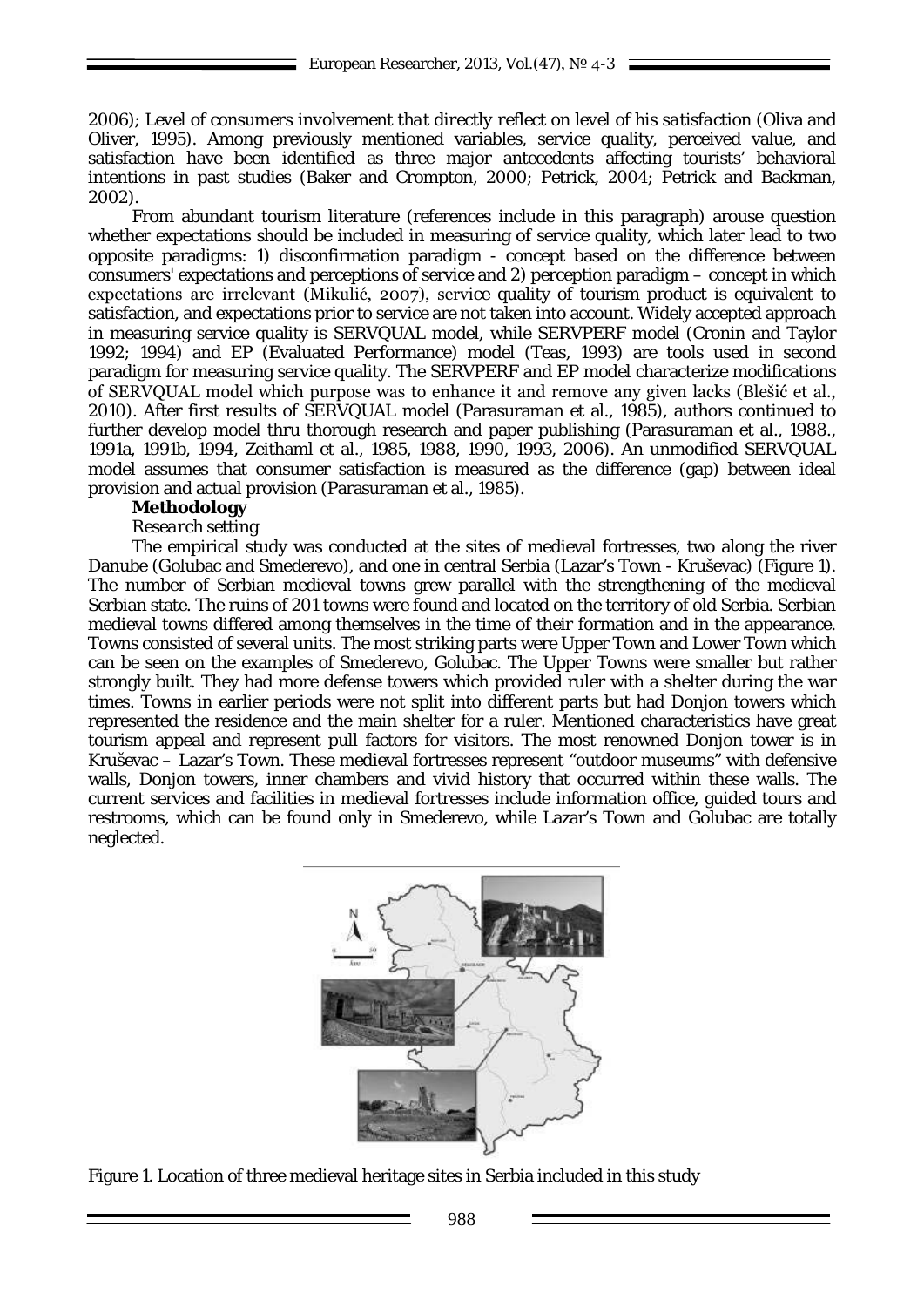#### Data collection and sample

Data were collected by personal interview and completion of a questionnaire with 284 students of second and third year of Faculty of Sciences, Department for Geography, Tourism and Hotel Management in April 2011. Students visited medieval fortresses (Golubac, Smederevo and Lazar's Town) during their organized visit. Students already passed the exams concerning touristic development of heritage sites (marketing in tourism, cultural assets in tourism, sustainable development in tourism, cultural tourism, spatial planning), which are crucial for understanding the advantages and disadvantages of a given heritage. This type of research demands maximum homogenous sample appliance, and students sample can be described as one (Calder et al., 1981; Winer, 1999; Lynch, 1999). A total of 284 valid completed questionnaires were collected by group of trained researchers, who interviewed students before and after the visit at the medieval fortification. The questionnaire was based on a review of the literature and researchers experience in practice.

Prior to the main survey, a pilot study, consisting of 60 respondents, was done. Six items (site maintenance, number of open areas, state of conservation, guided visits, use of technology, and length of queues) were deleted from the survey instrument due to their low factor loading scores. Then, a formal survey with 10 items was conducted.

The final questionnaire, was arranged in three parts. The first part of questionnaire consisted of 10 attributes, for which students were asked to indicate the expectations of the attributes, while in other part of questionnaire students were asked about their perceptions of the attributes. Attributes were measured a five-point Likert type scale ranging from 1 (least important) to 5 (most important), in the Importance part, and from 1 (strongly disagree) to 5 (strongly agree) in the Performance part. The third part of the questionnaire included demographic characteristics of the respondents.

The demographic data revealed that the sample included 71 (25%) males and 213 (75%) females among the respondents. Most of the interviewed students are on tourism program (45.4%). Mean value of their grades during their studies mostly ranges from 8.01-9.00 (53.2%) (min possible grade 6.00 and max possible grade 10.00) and most of the interviewed students finished grammar school (54.9%). More detailed demographic characteristics of the respondents are given in table 1.

| Variables                                                            | Sample size | Percentage |  |  |
|----------------------------------------------------------------------|-------------|------------|--|--|
| Gender                                                               |             |            |  |  |
| Male                                                                 | 71          | 25         |  |  |
| Female                                                               | 213         | 75         |  |  |
| <b>Study modules</b>                                                 |             |            |  |  |
| Tourism                                                              | 129         | 45.4       |  |  |
| <b>Professor of Geography</b>                                        | 71          | 25         |  |  |
| Multidisciplinary studies -                                          |             |            |  |  |
| <b>Geography and Informatics</b>                                     | 84          | 29.6       |  |  |
| <b>High School</b>                                                   |             |            |  |  |
| <b>Grammar</b> school                                                | 156         | 54.9       |  |  |
| <b>Technical school</b>                                              | 48          | 16.9       |  |  |
| <b>School of Economics</b>                                           | 80          | 28.2       |  |  |
| <b>Mean grade of I and II year of</b><br><b>Faculty study (6-10)</b> |             |            |  |  |
| 6.00-7.00                                                            | 12          | 4.2        |  |  |
| 7.01-8.00                                                            | 59          | 20.8       |  |  |
| 8.01-9.00                                                            | 151         | 53.2       |  |  |
| 9.01-10.00                                                           | 62          | 21.8       |  |  |

*Table 1. Summary of the most important demographic data on the sample (n = 284).*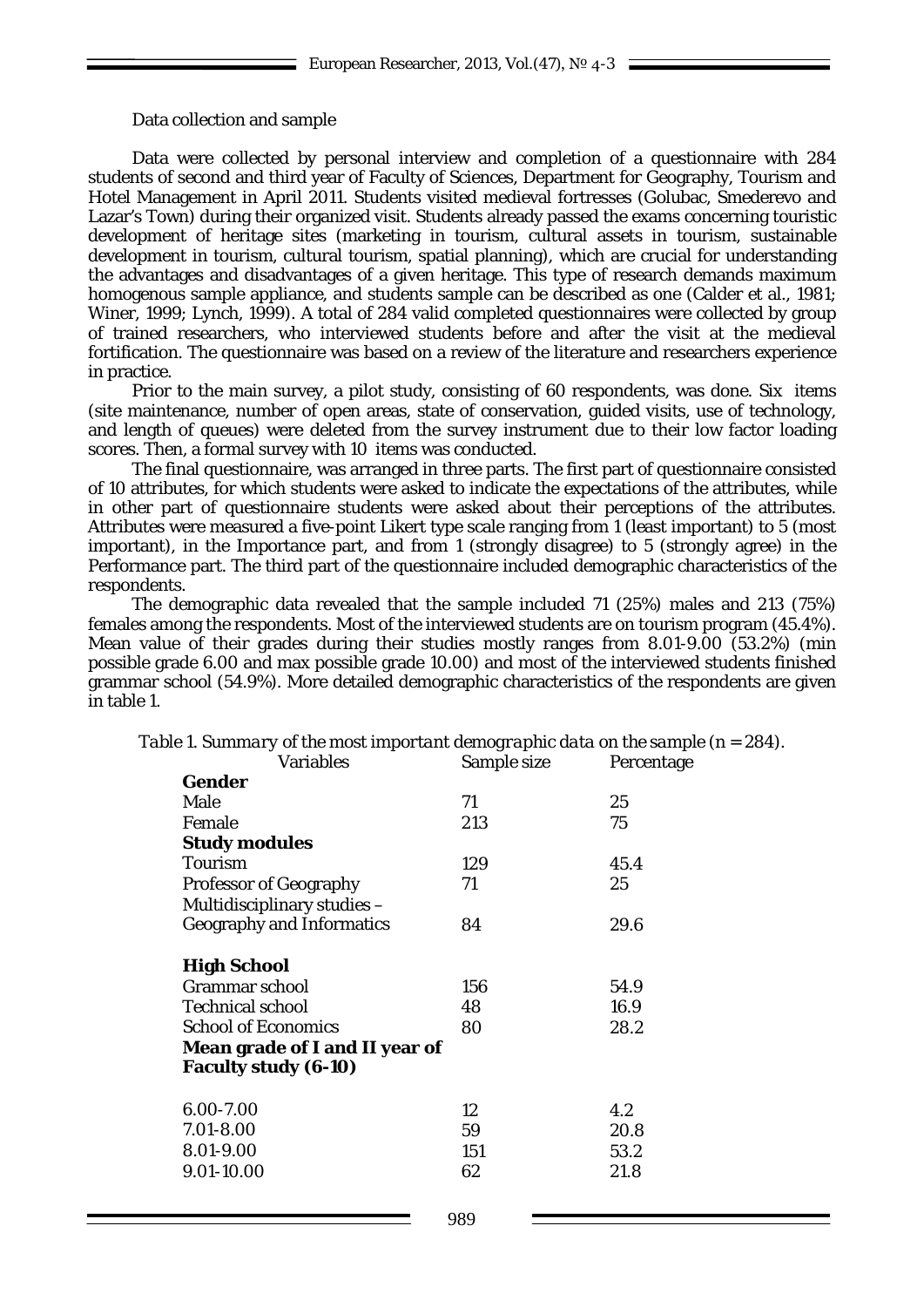# **Results**

# *Factor analysis*

Categories of tourism quality of selected Serbian medieval heritage sites, measured perceptions and expectations scales were factor analyzed using the principal component method and varimax rotation procedure in order to extract the sub-dimensions of those attributes. In this study, all factors with eigenvalue greater than 1 and with factor loadings more than 0.5 were retained.

The results of the expectations scale factor analysis, which suggested a three-factor solution, included 10 attributes of medieval fortresses and explained 66.19 % of the variance. The Kaiser – Meyer – Olkin (KMO) overall measure of sampling adequacy was 0.83 which was meritorious (Kaiser, 1974) and Bartlett's test of sphericity was significant (*p* = 0.000). The results of the factor analysis produced a clean factor structure with relatively higher loadings on the appropriate factors. Cronbach's α values for each factor were greater than 0.7. This demonstrates that the scales of the formal questionnaire have considerable reliability (Nunnally, 1978). Table 2 shows the results of the expectations scale factor analysis.

| <b>Extraced</b><br>factors                                                                                                                                                   | <b>Items</b>                                           | rallu<br>r<br>loadi<br>ng | Eigenval<br>ue | <b>Variance</b><br>explained | Cronbach's<br>$\alpha$ |
|------------------------------------------------------------------------------------------------------------------------------------------------------------------------------|--------------------------------------------------------|---------------------------|----------------|------------------------------|------------------------|
|                                                                                                                                                                              | <b>Tourism promotional</b><br>activities               | 0.763                     | 3.96           | 24.74                        | 0.77                   |
| <b>Marketing</b><br>service                                                                                                                                                  | <b>Souvenirs</b>                                       | 0.763                     |                |                              |                        |
|                                                                                                                                                                              | Quality of tour guide                                  | 0.803                     |                |                              |                        |
|                                                                                                                                                                              | Quality and availability<br>of information at the site | 0.652                     |                |                              |                        |
| of site<br><b>Possibility of merging</b><br>Geographical<br>with other sites in<br>settings<br>vicinity<br>Vicinity of<br><b>Accommodation &amp; Food</b><br><b>Services</b> | Locality and accessibility                             | 0.757                     | 1.55           | 21.47                        | 0.80                   |
|                                                                                                                                                                              |                                                        | 0.809                     |                |                              |                        |
|                                                                                                                                                                              |                                                        | 0.802                     |                |                              |                        |
| Ambient<br>Authenticity, sense of<br>place<br>Aesthetic<br>Level of tourism<br>appeal<br>infrastructure (parking<br>space, toilets, place for<br>rest, verdure               |                                                        | 0.769                     | 1.11           | 19.98                        | 0.73                   |
|                                                                                                                                                                              |                                                        | 0.783                     |                |                              |                        |
|                                                                                                                                                                              |                                                        | 0.809                     |                |                              |                        |

#### *Table 2. Results of expectations scale factor analysis* **Facto**

The first factor is labeled as *"Marketing".* This factor explained 24.74% of the total variance with a reliability coefficient of 0.77. The second factor is *"Geographical settings"* and explains 21.47% of the total variance with a reliability coefficient of 0.80. The third factor was labeled *"Aesthetic appeal"* and explained 19.98% of the variance with a reliability coefficient of 0.73.

For perception scale, as well as for expectations scale, these factors were singled out through explanatory factorial analysis. Rotation was conducted by varimax rotation procedure, which further acknowledged three-factor structures, which involved 10 attributes of Serbian medieval fortifications and explained 64.89% of the variance. The Kaiser – Meyer – Olkin (KMO) overall measure of sampling adequacy was 0.85 which also was meritorious (Kaiser, 1974) and Bartlett's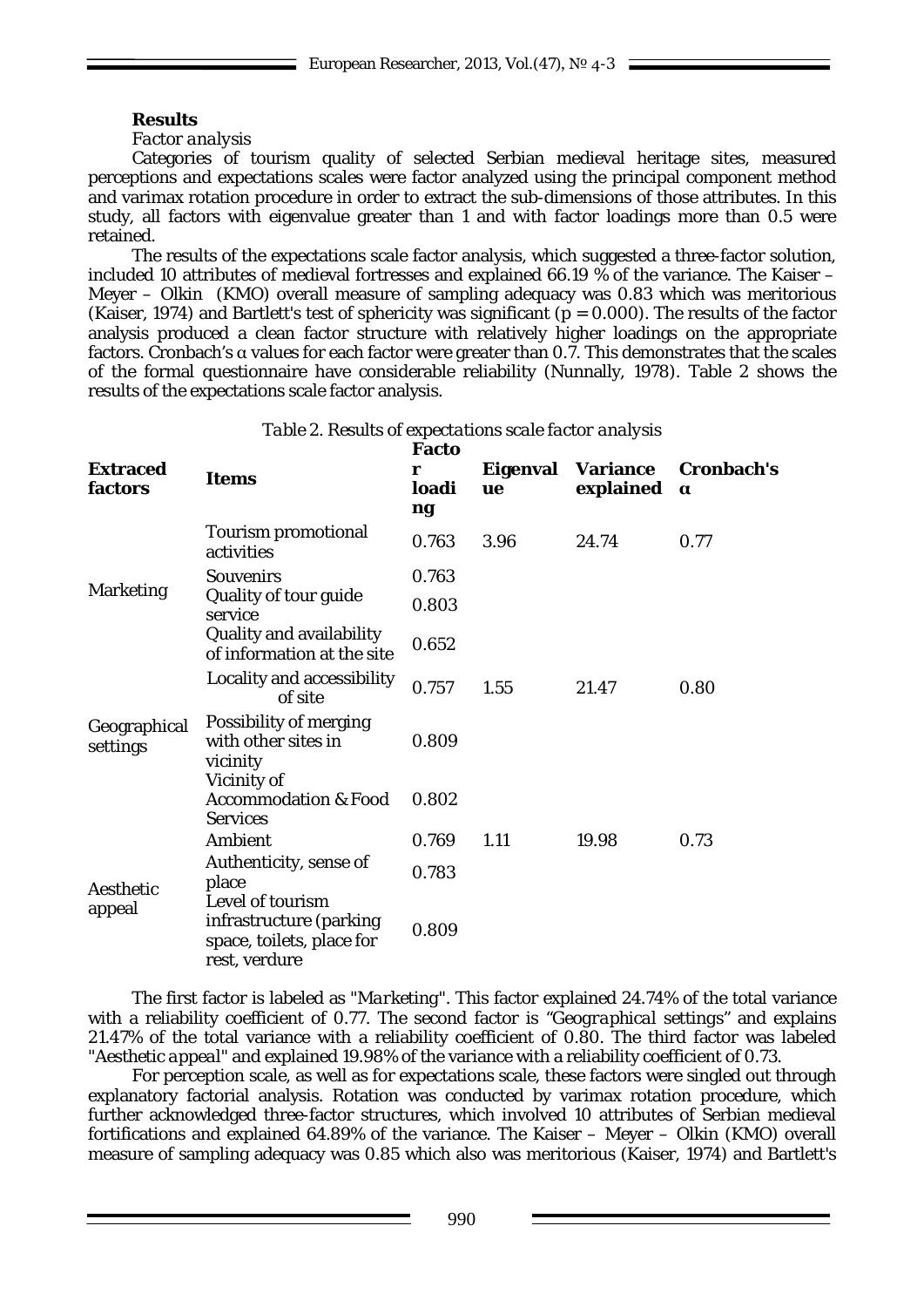test of sphericity was significant ( $p = 0.000$ ). Cronbach's  $\alpha$  values for each factor were greater than 0.7 (Table 3).

|                            |                                                                                           | <b>Facto</b> |                | Varian        |                        |
|----------------------------|-------------------------------------------------------------------------------------------|--------------|----------------|---------------|------------------------|
| <b>Extraced</b><br>factors | <b>Items</b>                                                                              | r<br>loadi   | Eigenval<br>ue | ce<br>explain | Cronbach's<br>$\alpha$ |
|                            |                                                                                           | ng           |                | ed            |                        |
| <b>Marketing</b>           | Tourism promotional<br>activites                                                          | 0.812        | 4.24           | 25.49         | 0.70                   |
|                            | <b>Souvenirs</b>                                                                          | 0.702        |                |               |                        |
|                            | Quality of tour guide<br>service                                                          | 0.768        |                |               |                        |
|                            | Quality and availability<br>of information at the site                                    | 0.689        |                |               |                        |
| Aesthetic<br>appeal        | Ambient                                                                                   | 0.718        | 1.22           | 20.53         | 0.81                   |
|                            | Authenticity, sense of<br>place                                                           | 0.842        |                |               |                        |
|                            | Level of tourism<br>infrastructure (parking<br>space, toilets, place for<br>rest, verdure | 0.735        |                |               |                        |
| Geographical<br>settings   | Locality and accessibility<br>of site                                                     | 0.592        | 1.03           | 18.87         | 0.73                   |
|                            | Possibility of merging<br>with other sites in<br>vicinity<br>Vicinity of                  | 0.844        |                |               |                        |
|                            | <b>Accommodation &amp; Food</b><br><b>Services</b>                                        | 0.746        |                |               |                        |

*Table 3. Results for perceptions scale factor analysis*

#### Descriptive statistical analysis

Differences between the perceptions and expectations of medieval fortifications visitors were negative in all the selected attributes and factors that determine the quality of tourism product. Largest negative Gap is within "Marketing" factor, whose attributes were graded with lowest average grade of 2.67. This suggests that main issue in medieval fortresses affirmation in Serbia is lack of good promotional activities and inadequate propaganda.

The most important factor for visitors, which got the largest grade on perception scale, was the "Aesthetic appeal". As from attributes that determine the quality of medieval fortresses visitors expected most from the "location and accessibility", "Level of tourism infrastructure" and "Authenticity, sense of place". Detailed analysis of expectations and perceptions regarding selection factors and attributes is shown in table 4.

*Table 4. Mean ratings of expectations and perceptions of selection factors and attributes*

| <b>Factors and attributes</b>             | <b>Expectations Perceptions</b> |              |              | Gap<br>$(P-E)$ |                    |
|-------------------------------------------|---------------------------------|--------------|--------------|----------------|--------------------|
|                                           | Mean                            | Std.<br>Dev. | Mean         | Std.<br>Dev.   |                    |
| <b>Marketing</b>                          | 3.60                            | 0.86         | 2.67         | 0.88           | $-0.93$            |
| <b>Tourism promotional</b><br>activities  | 3.84                            | 1.08         | 2.84         | 1.03           | $-1$               |
| <b>Souvenirs</b><br>Quality of tour guide | 3.19<br>3.60                    | 1.09<br>1.11 | 2.25<br>2.64 | 1.06<br>1.21   | $-0.94$<br>$-0.96$ |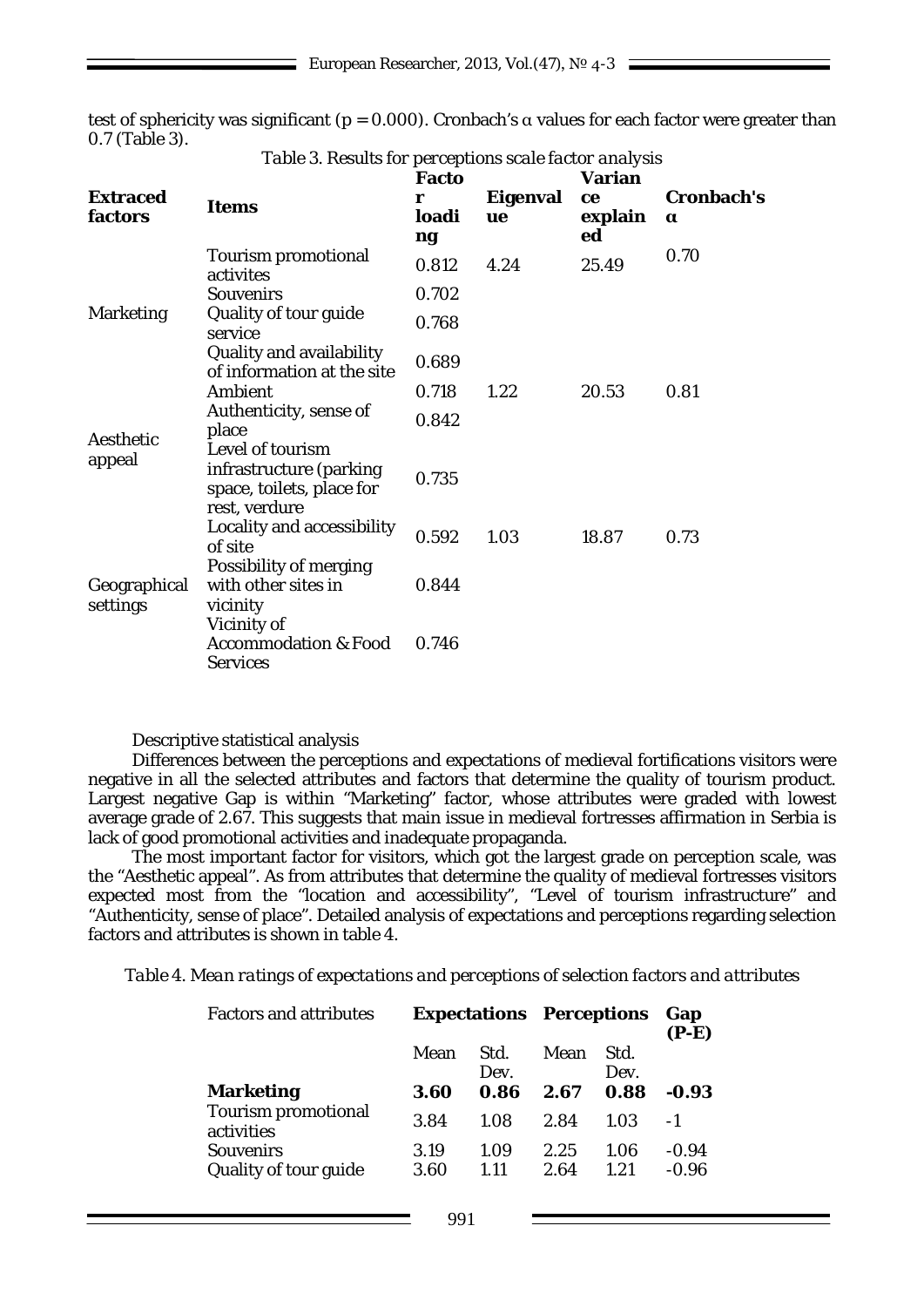| service                                                                                   |      |      |      |      |         |
|-------------------------------------------------------------------------------------------|------|------|------|------|---------|
| Quality and availability                                                                  | 3.75 | 1.05 | 2.94 | 1.12 | $-0.81$ |
| of information at the site                                                                |      |      |      |      |         |
| Geographical<br>settings                                                                  | 3.98 | 0.69 | 3.43 | 0.78 | $-0.55$ |
| Locality and accessibility<br>of site                                                     | 4.35 | 0.80 | 4.06 | 1.02 | $-0.29$ |
| Possibility of merging<br>with other sites in                                             | 3.83 | 0.81 | 3.27 | 0.94 | $-0.56$ |
| vicinity<br>Vicinity of                                                                   |      |      |      |      |         |
| Accommodation & Food<br><b>Services</b>                                                   | 3.75 | 0.87 | 2.95 | 1.00 | $-0.8$  |
| <b>Aesthetic appeal</b>                                                                   | 4.30 | 0.57 | 4.00 | 0.76 | $-0.3$  |
| <b>Ambient</b>                                                                            | 4.30 | 0.68 | 3.92 | 0.95 | $-0.38$ |
| Authenticity, sense of<br>place                                                           | 4.27 | 0.77 | 3.96 | 1.01 | $-0.31$ |
| Level of tourism<br>infrastructure (parking<br>space, toilets, place for<br>rest, verdure | 4.32 | 0.67 | 4.11 | 0.87 | $-0.21$ |
|                                                                                           |      |      |      |      |         |

## **Discussion and managerial implications**

The purpose of this study was to analyze visitors of medieval fortresses and to capture their level of satisfaction on certain parameters. Drawing on the literature on the evaluation of visitor's satisfaction, characteristics of cultural tourism, the study has successfully evaluated and validated medieval fortifications' quality from the visitor's perspective and hence measured level of satisfaction.

The component of *Marketing*, which aimed to capture the subjective personal feelings experienced by visitors on visit and prior, influenced by given information's about a site, was found to be the last of all three components and with the biggest gap. Promotional activities attribute reflects the biggest gap between expectations and perceptions, due to inaccurate promotional activities. Fortress of Golubac is present on every promotional material regarding medieval fortifications and Danube, despite its lack in infrastructure and tour guiding. When visitors come to Golubac they do not find the experience they were looking for because the site is neglected and inadequately equipped. For the same reasons souvenirs and tour guiding attribute were also given low grades.

The component of *Geographical settings* aimed to capture the more functional aspects of service delivery on site and visitors experience as a result of that service and was graded as second important with intermediate gap. Attribute that has the biggest gap is Vicinity of Accommodation & Food Services, which could prove as first limiter in tourism development and visitors satisfaction. Other two attributes need later attention due to smaller gap and less influence on visitor's satisfaction at first stage of development.

The component of *Aesthetic appeal* was found to be the strongest factor and with the smallest gap within all three components. This element could easily be enhanced by small amount of financial support and effort and from which visitor's satisfaction benefits mostly in the first stage of tourism development. Ambient attribute has the biggest gap within aesthetic appeal component but, as previously determined, that is something that can easily be changed in near future. Other two attributes do not need that kind of attention due to good grading and small gap.

#### *Managerial Implications*

This study has several relevant implications important to managers, who are responsible for creating or measuring visitor's satisfaction at medieval fortresses. According to result obtained by this study, authors propose three particular stages regarding tourism development at heritage sites.

At initial (first) stage of development, managers should focus on building a full service experience for their visitors, but without neglecting the technical and functional aspects of a site.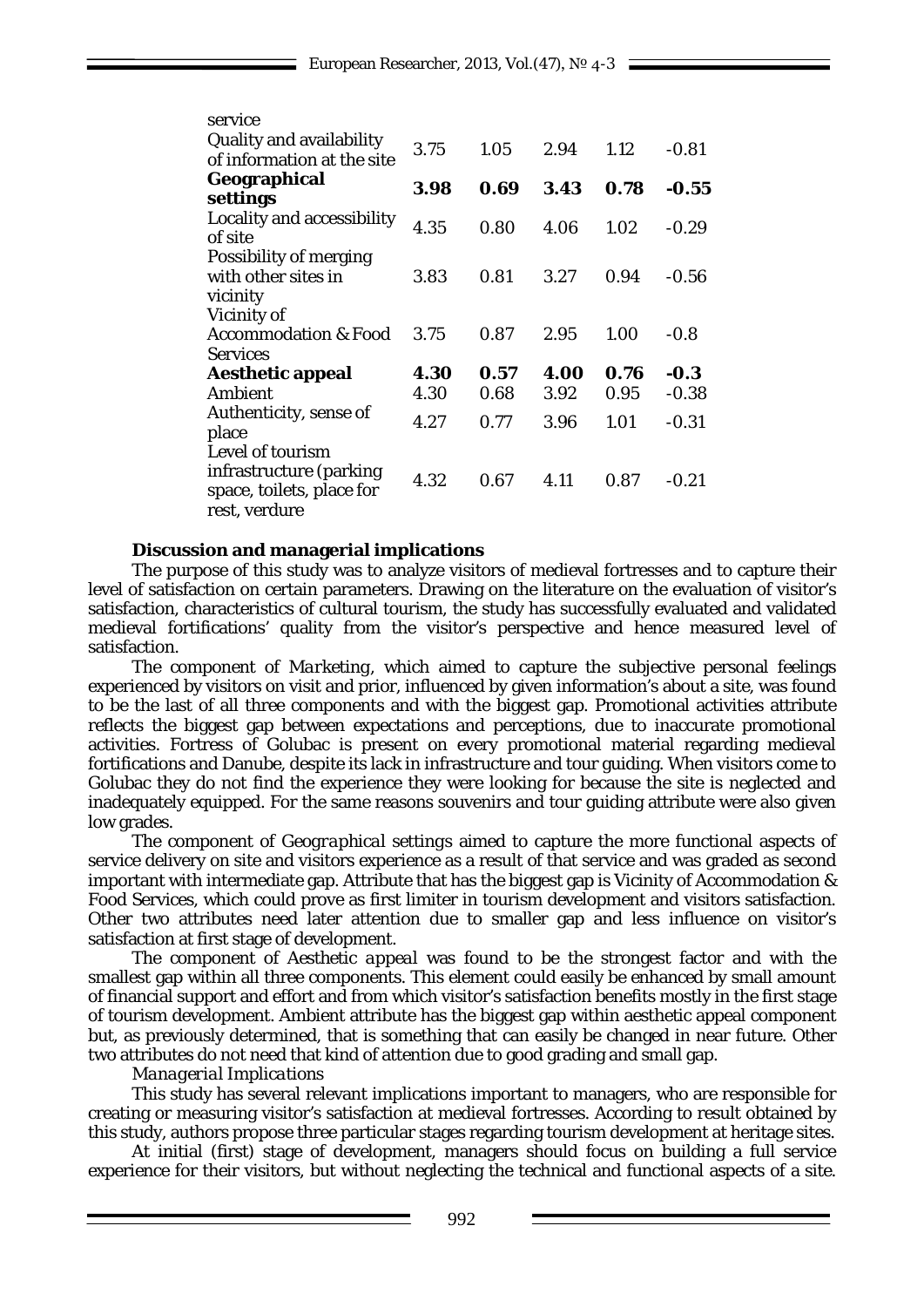Enhancing visitors' subjective experiences could be achieved through different methods, depending on the particular circumstances and characteristics of individual medieval fortification. In the case of Serbian heritage of this type, this might be achieved by reconstructing a fantasy scene showing how medieval population lived at the sites. This form of visitor's animation would be more effective than merely putting an information panel in front of the medieval sites. This would also improve value of the fortifications and would improve the items on the service experience component (Quality and availability of information at the site, Authenticity, Sense of place, etc.). Partly, similar kind of service is provided at Smederevo fortress, where outdoor concerts and theatre festivals are held throughout the year.

At second stage, managers should deliver better service quality for visitors, achieved through an appropriate and adequate mixture of processes, employees, and physical amenities. Not just provide them with simple tour or brochure, and then totally abandon them to wander around heritage site, but accommodate them with various experiences. For instance, in the case of Golubac fortress visitors are left alone to roam around the site, which is in pretty bad shape, and therefore not secure due to lack of signposts, brochures, tour guiding, etc. Furthermore, this heritage site is located on the regional road with high frequency which makes safety issue even more important. These problems are well reflected in the poor scores obtained by the marketing factor and gap between expectations and perception attribute in this study (item scores ranging from 3.60 (expectations) to 2.67 (perception)). The use of appropriate technology (such as touch screens, audio guides, visual media, etc.) and human factor would improve the visitor's perception of quality at the site. Personal guidance is the foundation of better visitor's experience. Later on, managers should draw up a framework regarding rules of behavior that would preserve the fortresses and enhance the atmosphere at the site. Also managers should think about developing adequate promotional activities that would attract visitors, for example only visitors at Golubac fortress are random passer-bys.

Thirdly, managers should pay attention to geographical settings of the site. The main issue here is the vicinity of accommodation and food services, and later on there is a problem about possibility of merging with other sites in vicinity. Managers should arrange a meeting with stakeholders and potential investors that should make a strategy for local and regional tourism and heritage development. Inventory and afterward networking of complementary sites should occur and the final product should be a thematic route and mutual beneficial promotional activities, which would benefit every site in vicinity.

Finally, this study emphasizes that aesthetic appeal is the strongest part of medieval heritage sites, as it represents the main resource and beginning of every future development. Good side of ambient and aesthetic appeal is that it must not need much financial investment, but with serious disadvantage reflected through limited level of modifications due to the authenticity issues.

**Conclusion.** During most of the past century, tourism and culture were on different sides of spectre as cultural resources were related to education, while tourism was regarded as pure leisure (Brida et al, 2011). However, since the 1980s cultural activity has begun to merge and was viewed as a part of tourism (OECD, 2009). Nowadays, there different opinions on how to define cultural tourism, some of them offer very narrow approach in describing this phenomena, like visits to museums and archaeological sites, opposite to those who identifies cultural tourism as part of any given tourism experience (ICOMOS, 2002; Cuccia and Rizzo, 2011). Nevertheless, UNESCO defines cultural and natural heritage tourism as "the most rapidly growing international sector of the tourism industry". Although it is difficult to estimate the actual size of this phenomenon, the OECD and the UNWTO estimated that in 2007, cultural tourism accounted for 40% of all international tourism, up from 37% in 1995 (Brida et al, 2011, Mintel, 2010). In that context cultural heritage is not only "another pretty face to look at", alluding to aesthetic appeal and historical component which are just the peak of an iceberg in conservation strategy. Currently there is an increasing political focus on cultural heritage, both because of higher public interest in heritage per se and because many see heritage as a means to stimulate economic activity in regions with economic problems (Bowitz and Ibenholt, 2009).

Many authors in tourism literature came to same conclusion that tourist satisfaction and tourist's intention to return to same destination are under effect or rather determined by his/her assessment of the destination's different attributes. In this respect, many studies explore a destination's performance by analyzing declared tourist satisfaction with different aspects of the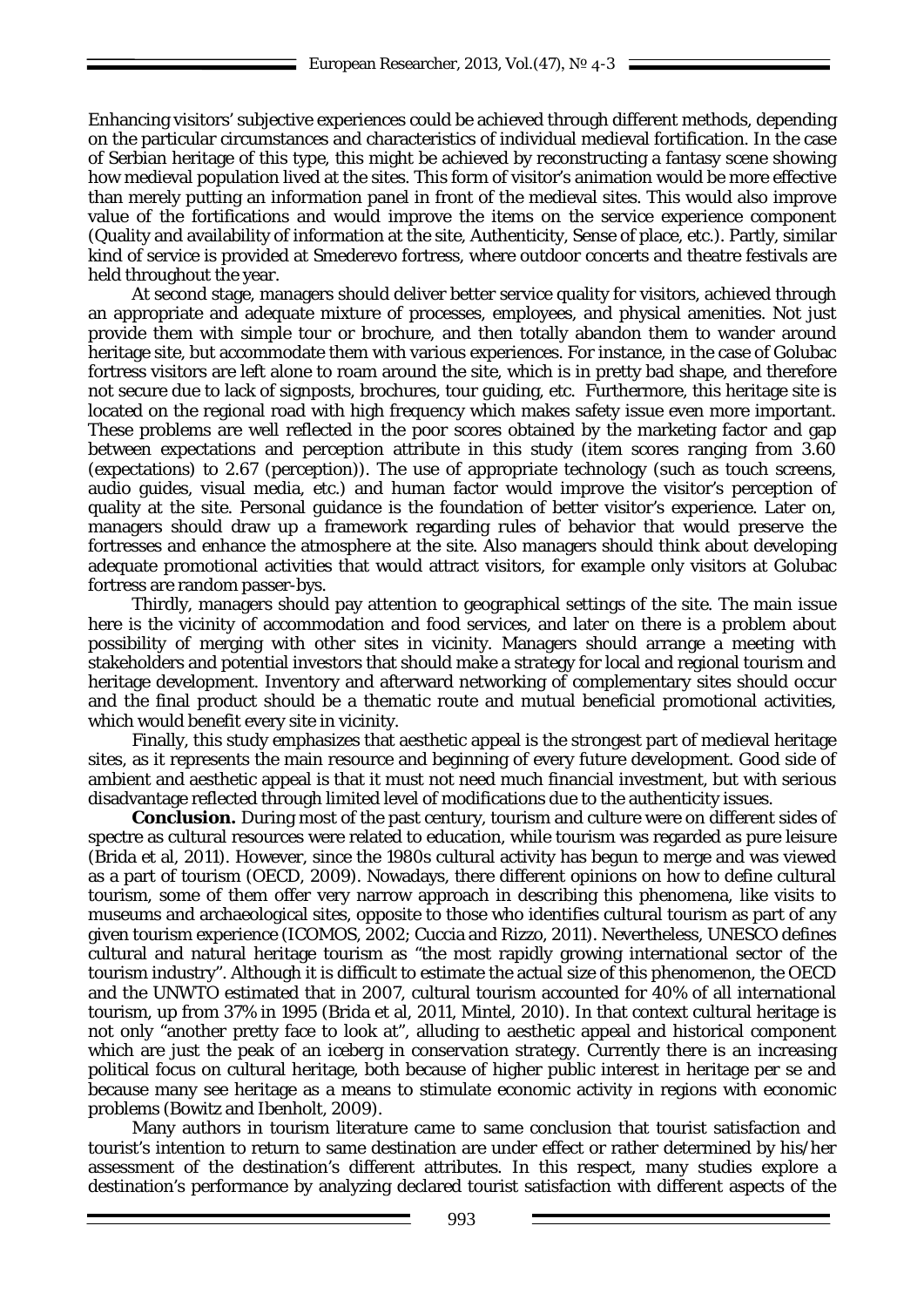destination (Alegre and Cladera, 2006; Baker and Crompton, 2000; Crompton and Love, 1995; Danaher and Arweiler, 1996; Kozak, 2002; Kozak and Rimmington, 1999; Murphy et al., 2000; Pizam and Ellis, 1999; Yoon and Uysal, 2005). In addition, research on destination loyalty shows that one of the most decisive factors in a further visit to a destination by tourists is their satisfaction with previous stays there (Alegre and Cladera, 2006; Appiah-Adu et al., 2000; Baker and Crompton, 2000; Bignie et al., 2001; Caneen, 2003; Kozak and Rimmington, 2000; Kozak, 2001, 2003; Yoon and Uysal, 2005). Research shows that the benefits of service quality lead to customer loyalty and attraction of new customers, positive word-of-mouth, employee satisfaction and commitment, enhanced corporate image, reduced costs, and increased business performance (Berry et al., 1989).

The largest and most significant Serbian castles were built in Danube region where border between medieval Serbia and Hungary were. Almost every castle was built at the river side in order to aggravate every form of besiegement. In the second half of XIV century the danger of the Turks from south were raising and Serbs started to build towns south from this region. Most towns were built in the Western Morava valley, and most important of these was Lazarev grad.

Serbian medieval towns differed among themselves in the time of their formation and in the appearance. Towns consisted of several units. The most striking parts were Upper Town and Lower Town which can be seen on the examples of Smederevo, Golubac, Belgrade and Novo Brdo. The Upper Towns were smaller but rather strongly built. They had more defense towers which provided ruler with a shelter during the war times. Towns in earlier periods were not split into different parts but had Donjon towers which represented the residence and the main shelter for a ruler. Mentioned characteristics have great tourism appeal and represent pull factors for visitors.

Data was obtained by survey conducted during the visit of three representative medieval fortresses in Serbia (Golubac, Smederevo and Lazarev grad).

The result indicates three factors: "regional settings", "marketing", "aesthetic appeal" significant for visitors' satisfaction.

The component of *Marketing*, which aimed to capture the subjective personal feelings experienced by visitors on visit and prior, influenced by given information's about a site, was found to be the last of all three components and with the biggest gap. Promotional activities attribute reflects the biggest gap between expectations and perceptions, due to inaccurate promotional activities. Fortress of Golubac is found on every promotional material regarding medieval castles and Danube, despite its lack in infrastructure and tour guiding. When visitors come to Golubac they do not find the experience they were looking for because the site is neglected and inadequately equipped. For same reasons souvenirs and tour guiding attribute got the same marks.

The component of *Geographical settings* aimed to capture the more functional aspects of service delivery on site and visitors experience as a result of that service and was graded as second important with intermediate gap. Attribute that has the biggest gap is Vicinity of Accommodation & Food Services, which could prove as first limiter in tourism development and visitors satisfaction. Situation with other two attributes is somehow better and doesn't need immediate attention, due to less influence on visitor's satisfaction at current stage.

The component of *Aesthetic appeal* was found to be the strongest part and with the smallest gap out of three components. This element could easily be enhanced by small amount of financial support and effort and from which visitor's satisfaction benefits mostly in the first stage of tourism development. Ambient attribute has the biggest gap within Aesthetic appeal component, but as mentioned that is something that can easily be changed in near future. Other two attributes doesn't need that kind of attention due to good grading and small gap.

The purpose of this study is to better understand tourists' satisfaction when visiting medieval castles, which should prove as useful tool for heritage management, political sector etc. The overall objective of the research project is to estimate the main (statistically significant) factors that influence visitors' satisfaction upon visit of Serbian medieval towns. Secondary objectives of the project include proposals how management of cultural heritage can enhance economic value.

# **References:**

1. Alegre, Joaquín and Magdalena Cladera (2006). "Repeat visitation in mature sun and sand holiday destinations." *Journal of Travel Research*, 44(3): 288–297.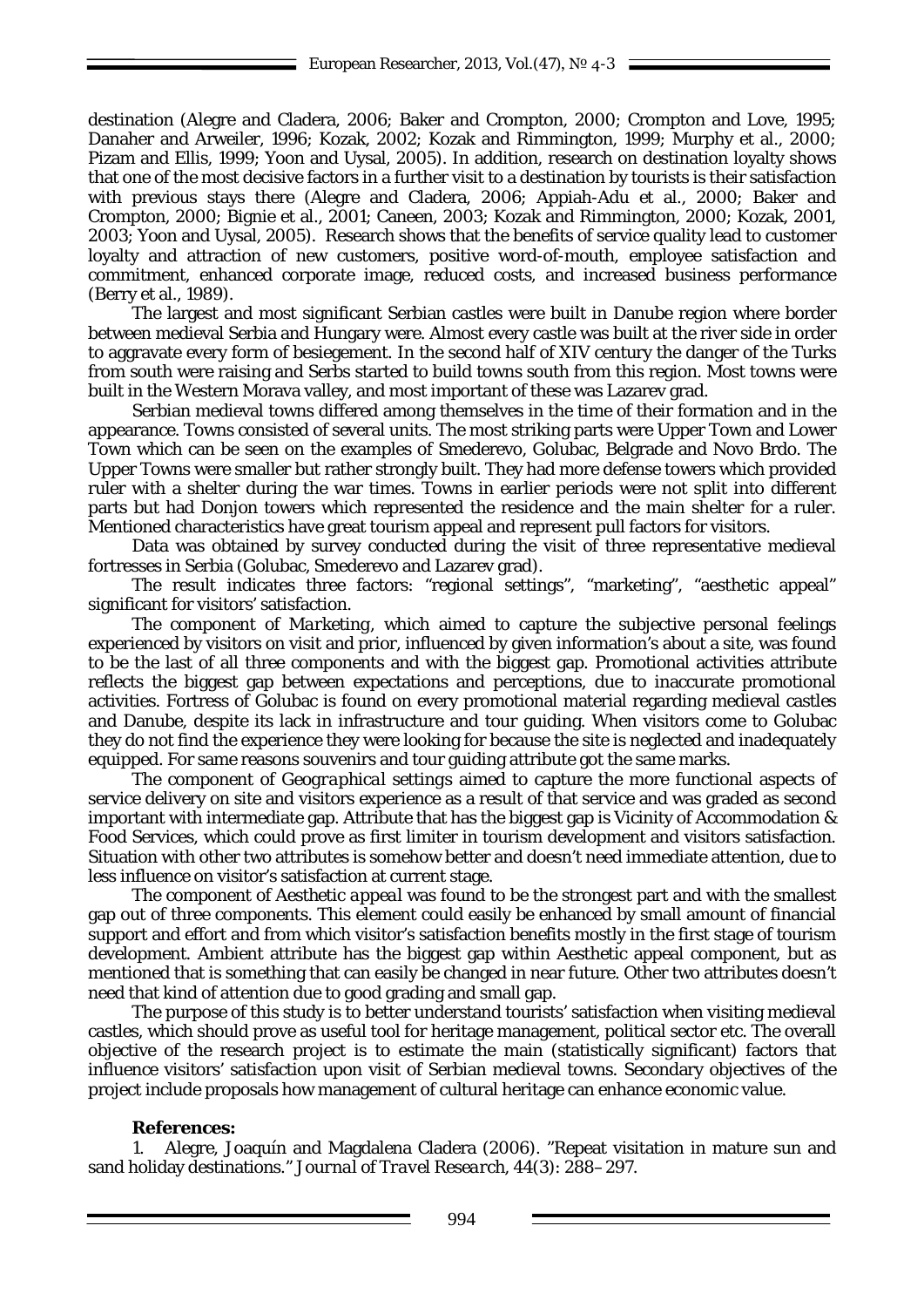European Researcher, 2013, Vol. (47),  $N^{\circ}$  4-3

2. Anderson W. Eugene and Claes Fornell (2000). "Foundations of the American Customer Satisfaction Index." *Total Quality Management*, 11(7): 869-883.

3. Alzua, Aurkene, O'Leary, Joseph and Alastair Morrison (1998). "Cultural and Heritage Tourism: Identifying Niches for International Travelers." *The Journal of Travel and Tourism Studies*, 9(2): 2–13.

4. David Herbert (1995). "Heritage Places, Leisure and Tourism." In Heritage, Tourism and Society. Edited by David Herbert, New York: Mansell. pp. 1–20.

5. Poria, Yaniv, Butler, Richard and David Airey. (2003). "The Core of Heritage Tourism." *Annals of Tourism Research*, 30(1): 238-254.

6. Nuryanti Wiendu (1996). "Heritage and Postmodern Tourism." *Annals of Tourism Research*, 23(2):249-260.

7. Anderson W. Eugene, Fornell, Claes and Donald R. Lehmann (1994). "Customer Satisfction, Market Share and Profitability: Findings from Sweden." *Journal of Marketing*, 58: 53- 66.

8. Anderson W. Eugene and Mary W. Sullivan (1993). "The antecedents and consequences of customer satisfaction for firms." *Marketing Science*, 12: 125–143.

9. Apostolakis, Alexandros and Shabbar Jaffry (2005). "A choice modeling application for Greek heritage attractions." *Journal of Travel Research*, 43(3): 309–318.

10. Appiah-Adu, Kwaku, Fyall, Alan and Satyendra Singh (2000). "Marketing culture and customer retention in the tourism industry." *Service Industries Journal*, 20(2): 95–113.

11. Baker, A., Dwayne and John L. Crompton (2000). "Quality, satisfaction and behavioral intentions." *Annals of Tourism Research*, 27(3): 785–804.

12. Berry, L. Leonard, Bennett, R. David and Carter W. Brown (1989). Service quality: A profit strategy for financial institutions. Homewood, IL: Dow- Jones-Irwin.

13. Bigné, J. Enrique, Mattila, S. Anna and Luisa Andreu (2008). "The impact of experiential consumption cognitions and emotions on behavioral intentions.' *The Journal of Services Marketing*, 22(4): 303–315.

14. Bignié, J. Enrique, Sanchez, M. Isabel and Javier Sanchez (2001). "Tourism image, evaluation variables and after-purchase behavior: inter-relationships." *Tourism Management*, 22(6): 607–616.

**15.** Blešić, Ivana, Stefanović, Vidoje and Saša Kicošev (2010). "Primena diskonfirmacijskog modela u merenju kvaliteta hotelskih usluga." *Ekonomske teme*, 2: 201- 215.

16. Brida G. Juan, Meleddu, Marta and Manuela Pulina (2012). "Factors influencing the intention to revisit a cultural attraction: The case study of the Museum of Modern and Contemporary Art in Rovereto." *Journal of Cultural Heritage*, 13(2): 167-174.

17. Calder J. Bobby, Phillips W. Lynn and Tybout M. Alice (1981). "Designing Research for Application." *Journal of Consumer Research*, 8(2): 197-207.

18. Jeffery M. Caneen (2003). "Cultural determinants of tourism intention to return." *Tourism Analysis*, 8(2-4): 237–242.

19. Caruana, Albert, Pitt, Leyland and Michael Ewing (2003). "The Market Orientation-Performance Link: The Role of Service Reliability." *The Service Industries Journal*, 23(4): 5-41.

20. Ching-Fu Chen (2008). "Investigating structural relationships between service quality, perceived value, satisfaction, and behavioural intentions for air passengers: evidence from Taiwan." *Transportation Research Part A*, 42(4): 709–717.

21. Chen, Ching-Fu and DungChun Tsai (2007). "How destination image and evaluative factors affect behavioural intentions?" *Tourism Management*, 28(4): 1115–1122.

22. Choi Y. Tat and Raymond Chu (2001). "Determinants of hotel guests' satisfaction and repeat patronage in the Hong Kong hotel industry." *International Journal of Hospitality Management*, 20(3): 277–297.

23. Crompton L. John and Lisa L. Love (1995). "The predictive validity of alternative approaches to evaluating quality of a festival." *Journal of Travel Research*, 34(1): 11–24.

24. Cronin J. Joseph and Steven A. Taylor (1992). "Measuring Service Quality: A reexamination and extension." *Journal of Marketing*, 56(3): 55-68.

25. Cronin J. Joseph and Steven A. Taylor (1994). "SERVPERF versus SERVQUAL: reconciling performance-based and perception-minusexpectations measurement of service quality." *Journal of Marketing*, 58(1): 125-131.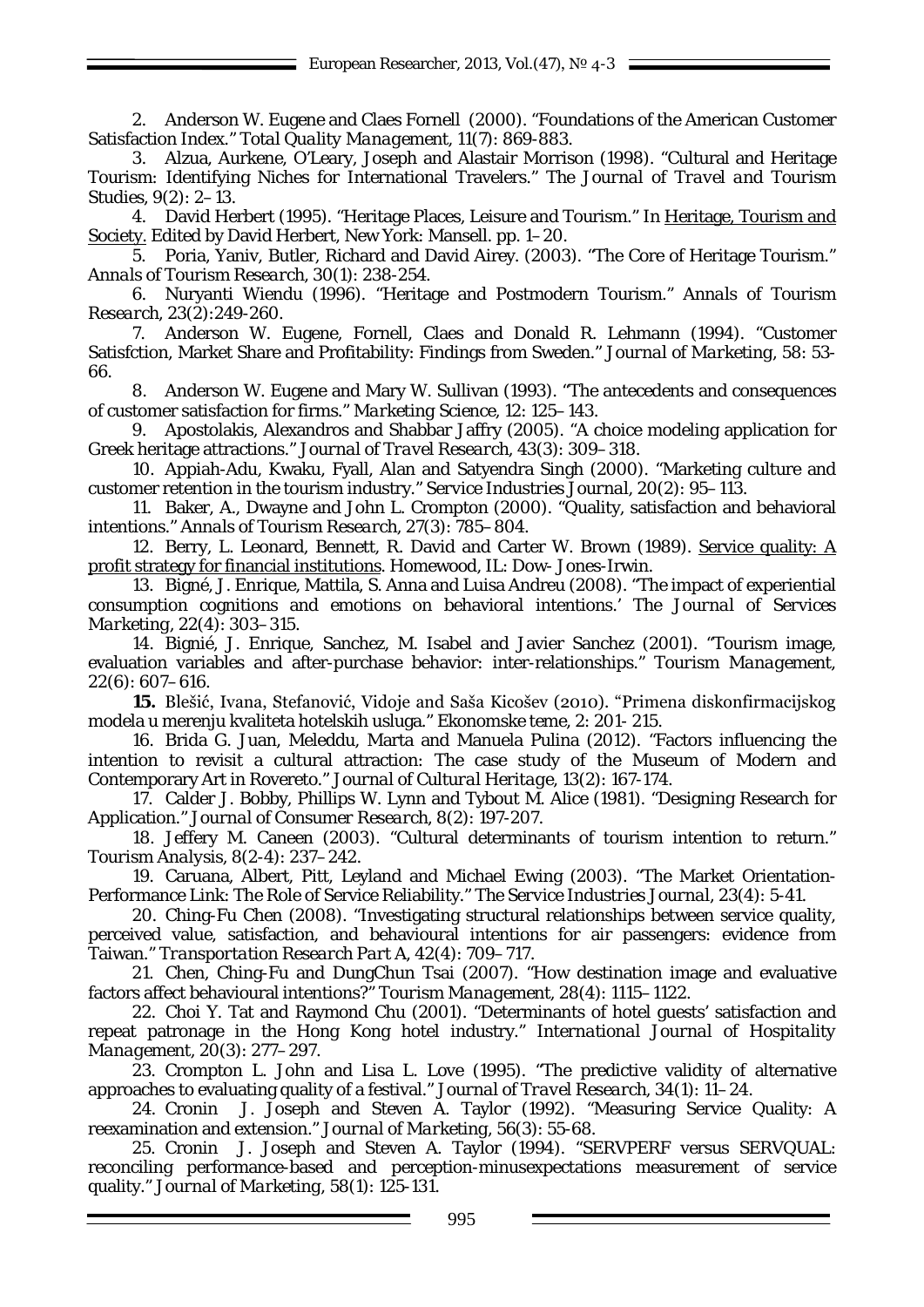26. Cuccia, Tiziana and Ilde Rizzo (2011). "Tourism seasonality in cultural destinations: Empirical evidence from Sicily." *Tourism Management*, 32(3): 589-595

27. Danaher J. Peter and Nicole Arweiler (1996). "Customer satisfaction in the tourist industry: A case study of visitors to New Zealand." *Journal of Travel Research*, 35(1): 89–93.

28. De Rojas, Carmen and Carmen Camarero (2008). "Visitors' experience, mood and satisfaction in a heritage context: evidence from an interpretation center." *Tourism Management*, 29(3): 525–537.

29. Claes Fornell (1992). "A national customer satisfaction barometer: the Swedish experience." *Journal of Marketing*, 56(1): 6–21.

30. ICOMOS. (2002). International cultural tourism charter. Principles and guidelines for managing tourism at places of cultural and heritage significance. ICOMOS International Cultural Tourism Committee.

31. Jeong, Jae-Hoon and Kyung-Hoon Lee (2006). "The physical environment in museums and its effects on visitor's satisfaction." *Building and Environment*, 41(7): 963–969.

32. Kotler, Philip and Kevin L. Keller (2006). Marketing management. Data status, Beograd.

33. Kozak, Metin (2001). "Repeaters' behavior at two distinct destinations." *Annals of Tourism Research*, 28(3): 784–807.

34. Kozak, Metin (2002). "Destination benchmarking." *Annals of Tourism Research*, 29(2): 497–519.

35. Kozak, Metin (2003). "Measuring tourist satisfaction with multiple destination attributes." *Tourism Analysis*, 7(3-4): 229–269.

36. Kozak, Metin and Mike Rimmington (1999). "Measuring tourist destination competitiveness: Conceptual considerations and empirical findings." *International Journal of Hospitality Management*, 18(3): 273–283.

37. Kozak, Metin and Mike Rimmington (2000). "Tourist satisfaction with Mallorca, Spain, as an off-season holiday destination." *Journal of Travel Research*, 38(3): 260–269.

38. Lee, So Yon, Petrick F. James and John Crompton (2007). "The roles of quality and intermediary constructs in determining festival attendees' behavioral intention." *Journal of Travel Research*, 45(4): 402–412.

39. Lynch G. John Jr. (1999). "Theory and external validity." *Journal of the Academy of Marketing Science*, 27(3): 367-76.

40. Mikulić, Josip (2007). "Upravljanje kvalitetom usluga zračnih luka – analiza multifaktorske strukture zadovoljstva korisnika." *Tržište*, 19(1): 23-42.

41. Murphy, Peter, Pritchard, P. Mark and Brock Smith (2000). The destination product and its impact on traveller perceptions. Tourism Management, 21(1): 43–52.

42. OECD, The Impact of Culture on Tourism, 2009, Available at: http://www.em.gov.lv/images/modules/items/OECD Tourism Culture.pdf.

43. Oliva, A. Terence, Richard L. Oliver (1995). "The Relationships Among Consumer Satisfaction, Involvement, and Product Performance: A Catastrophe Theory Application." *Behavioral Science*, 40(2): 104-132.

44. Oliver, L. Richard (1980). "A cognitive model of the antecedents and consequences of satisfaction decisions." *Journal of Marketing Research*, 17(4): 460–469.

45. Parasuraman, A., Berry L. Leonard and Valarie Zeithaml A. (1991a). "Refinement and reassessment of the SERVQUAL scale." *Journal of Retailing*, 67(4): 420-450.

46. Parasuraman, A., Berry L. Leonard and Valarie Zeithaml A. (1991b). "Perceived service quality as a customer-based performance measure: an empirical examination of organizational barriers using an extendend service quality model." *Human Resource Management*, 30(3): 335- 364.

47. Parasuraman, A., Zeithaml A. Valarie and Leonard L. Berry (1985). "A Conceptual Model of Service Quality and its Implications for Future Research." *Journal of Marketing*, 49(4): 41-50.

48. Parasuraman, A., Zeithaml A. Valarie and Leonard L. Berry (1988). "SERVQUAL: A multiple-item scale for measuring consumer perceptions of service quality." *Journal of Retailing*, 64(1): 12-40.

49. Parasuraman, A., Zeithaml A. Valarie and Leonard L. Berry (1994). "Reassessment of expectations as a comparison standard in measuring service quality: implications for further research." *Journal of Marketing*, 58 (1): 111-124.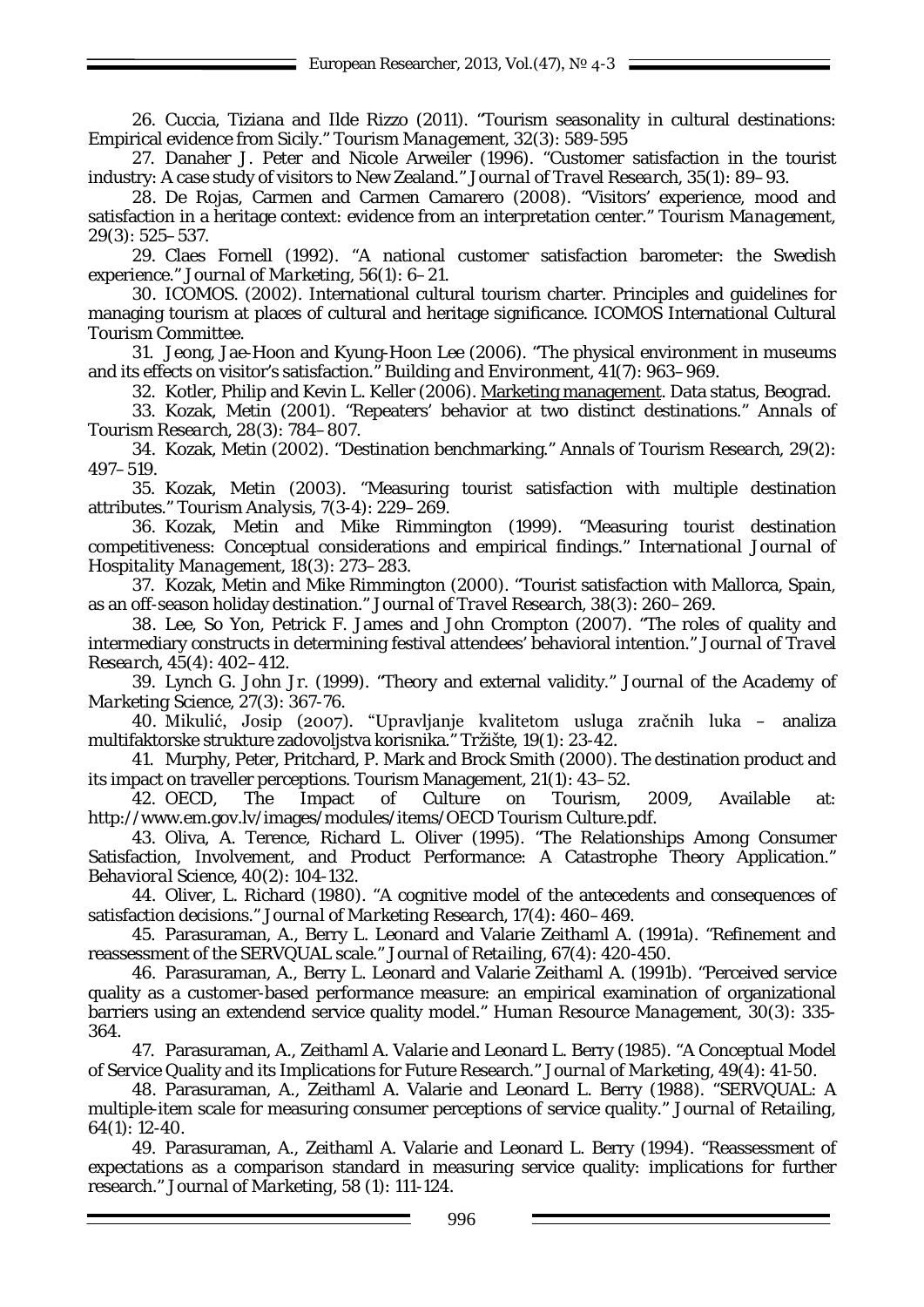50. Petrick, F. James (2004). "The roles of quality, value and satisfaction in predicting cruise passengers' behavioral intentions." *Journal of Travel Research*, 42(4): 397–407.

51. Petrick F. James and Sheila J. Backman (2002). "An examination of the construct of perceived value for the prediction of golf travelers' intentions to revisit." *Journal of Travel Research*, 41(1): 38–45.

52. Pizam, Abraham and Taylor Ellis (1999). "Customer satisfaction and its measurement in hospitality enterprises." *International Journal of Contemporary Hospitality Management*, 11(7): 326–339.

53. Poria, Y., Butler, R. and Airey, D. (2003). "The core of heritage tourism." *Annals of Tourism Research* 30 (1): 238-254.

54. Reisinger, Yvette and Lindsay W. Turner (2003). Cross-cultural behaviour in tourism: Concepts and analysis. Oxford: Butterworth-Heinemann.

55. Rust, R. T., Oliver, R. L. (1994). "Service quality: insights and managerial implication from the frontier." In Service quality: New directions in theory and practice. Edited by Roland T. Rust and Richard L. Oliver Thousand Oaks, CA: Sage. pp. 1–19.

56. Shetty, Y. Krishna (1993). "The Quest For Quality Excellence: Lessons from the Malcolm Baldrige Quality Award." *SAM Advanced Management Journal*, 58(2): 34-40.

57. Tarn L. M. Jackie (2000). "The effects of service quality, perceived value and customer satisfaction on behavioral intentions." *Journal of Hospitality and Leisure Marketing*, 6(4): 31–43.

58. Teas R. Kenneth (1993). "Expectations, performance evaluation and consumers' perceptions of quality." *Journal of Marketing*, 57 (4): 18-24.

59. Wang, Yonggui and Hing-Po Lo (2003). "Customer-focused Performance and the Dynamic Model for Competence Building and Leveraging." *Journal of Management Development*, 22(6): 483-526.

60. Winer S. Russell (1999). "Experimentation in the 21st Century: The Importance of External Validity." *Journal of the Academy of Marketing Science*, 27(3): 367-376.

61. Yoon, Yooshik and Muzaffer Uysal (2005). "An examination of the effects of motivation and satisfaction on destination loyalty: A structural model." *Tourism Management*, 26(1): 45–56.

62. Zeithaml A. Valarie, Berry L. Leonard and A. Parasuraman (1988). "Communication and control processesin the delivery of service quality." *Journal of Marketing*, 52(2): 35-48.

63. Zeithaml, A. Valarie, Bitner Jo Mary and Dwayne D. Gremler (2006). Service Marketing Integrating Consumer Focus Across the Firm. McGrawl Hill, International edition.

64. Zeithaml, A. Valarie, Parasuraman, A. and Leonard L. Berry (1985). "Problems and Strategies in Services Marketing." *Journal of Marketing*, 49(2): 33-46.

65. Zeithaml, A. Valarie, Parasuraman, A. and Leonard L. Berry (1990). Delivering Quality Service: Balancing Customer Perceptions and Expectations. The Free Press, New York.

66. Zeithaml, A. Valarie, Berry L. Leonard and A. Parasuraman (1993). "The nature and determinants of customer expectations of service." *Journal of the Academy of Marketing Sciences*, 21(1): 1-12.

67. Zeithaml A. Valarie (1988). "Consumer perceptions of price, quality, and value: A meansend model and synthesis of evidence." *Journal of Marketing*, 52(3): 2-22.

### **Выявление и анализ значимых факторов, влияющих на удовлетворенности посетителей историко-культурным наследием (на примере сербских средневековых крепостей)**

Ивана Блезич Мирослав Д. Вуюжич Джорджи А. Василевич Снежана Бесермежи Растислав Стойсавлевич Игорь Стаменкович

<sup>1</sup>Университет г. Новый Сад, Сербия Кафедра географии, туризма и гостиничного менеджмента